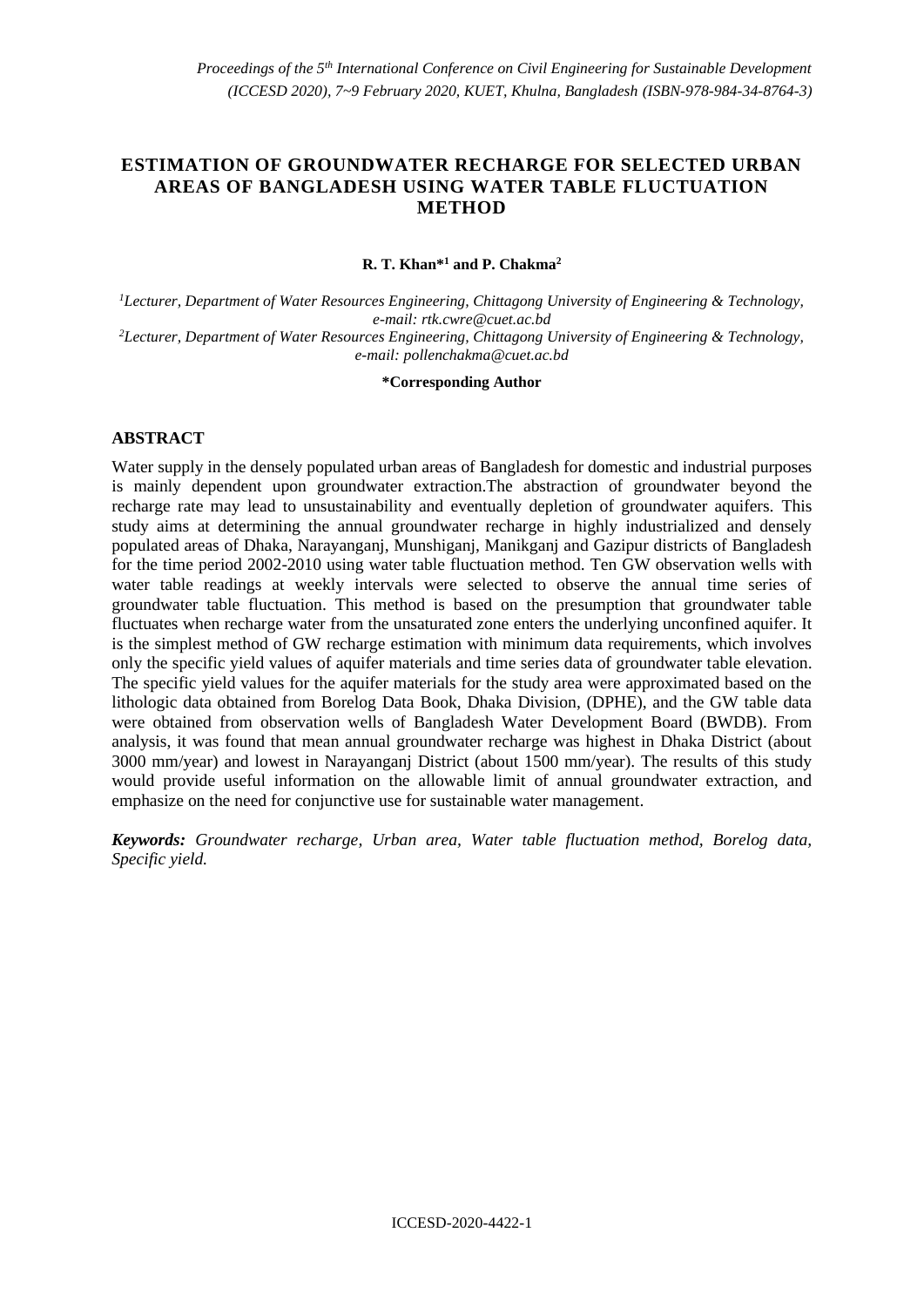### **1. INTRODUCTION**

Groundwater is a vital source of domestic, industrial and agricultural water supply in Bangladesh because of high yielding characteristics of aquifers, presence of GW table at shallow depths, ease of drilling into the unconsolidated sediments and minimum treatment requirements (Shahid, et al., 2015). Municipal water supply relies on deep groundwater aquifers, whereas, the irrigation water requirement during the dry period is fulfilled mostly by the shallow aquifers (Nowreen, 2017). Being the most densely populated city of the world, with over 47,400 people living per square kilometer, Dhaka is facing tremendous burden upon its resources including groundwater (Amin, 2018). The prevailing dependency on groundwater resources (about 87 percent of the supplied water) causes depletion at the rate of 2.81 m/year which may result in up to 120m lowering of groundwater table by 2050 (Uddin & Baten, 2011).

Since gaining independence in 1971, Dhaka was the focus of industrial development until very recently. Currently industries are being shifted to the neighboring areas of the capital such as Narayanganj, Munshiganj, Gazipur, Savar, Dhamrai, etc. due to government policy of industrial relocating, excessive population, pollution, and traffic congestion of Dhaka city (Hassan, Alenezi, & Good, 2019). As a result, the neighboring areas of Dhaka, which were previously agrarian, are currently being transformed into industrialized and urbanized districts. The increased water demand for industrial, domestic and agricultural purposes, and reduction of GW recharge zones may result in gradual depletion of the GW aquifers as a consequence.

The GWT fluctuation method of recharge estimation has been applied and discussed in numerous literatures in a wide range of aquifer formations and climatic conditions. The simplicity and minimum data requirements of this method facilitated its application dating back to the 1920's (Meinzer & Stearns, 1929), where weekly records of 22 observation wells of GWT for the period 1913 to 1916 were used to quantify the changes of water storage in the saturation zone in the Pomperaug Basin of Connecticut.

Healy & Cook (2002) discussed the underlying theory, methodology as well as the applicability and limitations of this method. To achieve greater accuracy, they recommended this method to be applied for short time intervals, ranging from hours to a few days. However, it was suggested that to estimate gross change in groundwater storage, this method can be applied for time periods extending over a season or a year. The major advantages of this procedure enlisted by them were, it is independent of the mechanism by which water flows through the unsaturated region, and the GWT data is representative of an area expanding over several square meters, making it an integrated approach rather than a point measurement. However, one of the main limitations of this technique derive from the uncertainty in approximation of the specific yield values for different aquifer formations. Also, due to large spatial extent of the wetting front of deeper aquifers, they may not readily show fluctuations in response to groundwater recharge, and as a result, may not yield satisfactory results.

Application of GWT fluctuation method has been carried out in context of Bangladesh by Adhikary, et. al., (2013) and Shahid, et al., (2015). The study conducted in Kushtia District of the Gorai River Basin by Adhikary, et. al., (2013) showed spikes in groundwater table in coherence of the rainfall periods occurring during the same time interval. This study concluded that over the time period of 16 years between 1992 to 2007, the annual average recharge was 1413 mm, constituting 74% of the average annual precipitation (1898 mm). Shahid, et al., (2015) addressed the issue of GW overexploitation in the Northwestern districts of Bangladesh by juxtaposing the water abstraction for irrigation and domestic purposes with the GW recharge rate.

The objectives of the current study are:

- Determine the specific yield values of the aquifer materials of the study area based on lithologic data
- Record the highest fluctuation of the GWT in response to recharge from GW data observation wells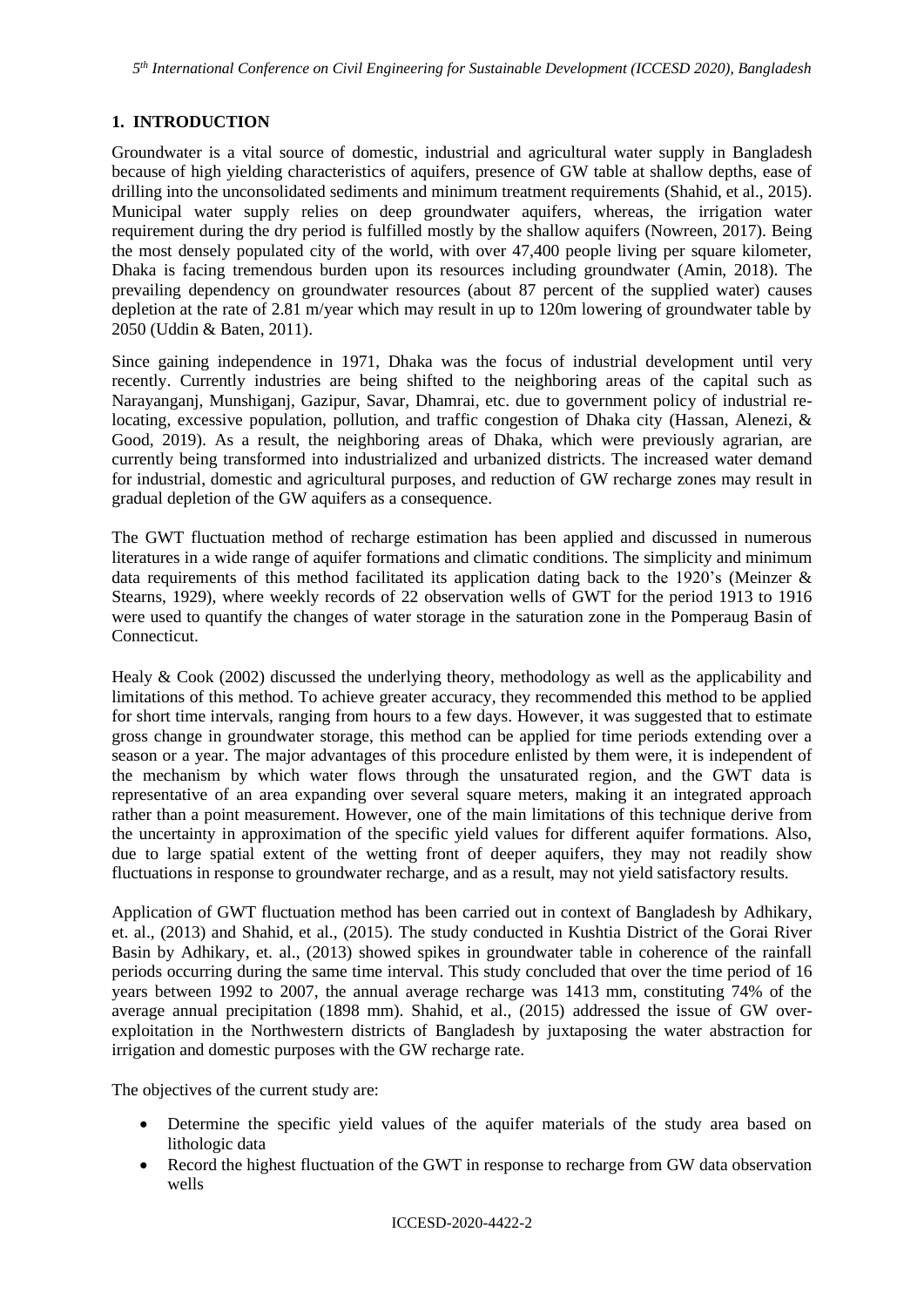• Determine the annual GW recharge at selected sites for the years 2002-2010, and compare the GW recharge values among various years and various sites.

#### **1.1 Study Area**

The study area consists of Dhaka and its surrounding four districts of Gazipur, Munshiganj, Narayanganj and Manikganj. Their corresponding areas are enlisted in [Figure 1](#page-2-0) below:



Figure 1: Areas of Selected Districts (Source: BBS 2013)

<span id="page-2-0"></span>The selected areas are the focal points of various industrial, residential, commercial as well as agricultural activities. The major garments, textile, leather, jute, cement, steel and metal industries of the country are centered within these districts. Besides, remarkable portion of these districts are utilized as agricultural lands. The population densities vary from about 8229 persons per square kilometers in Dhaka to about 1007 persons per square kilometers in Manikganj.



Figure 2: Study Area Map Including Borelog and GW Data Stations

ICCESD-2020-4422-3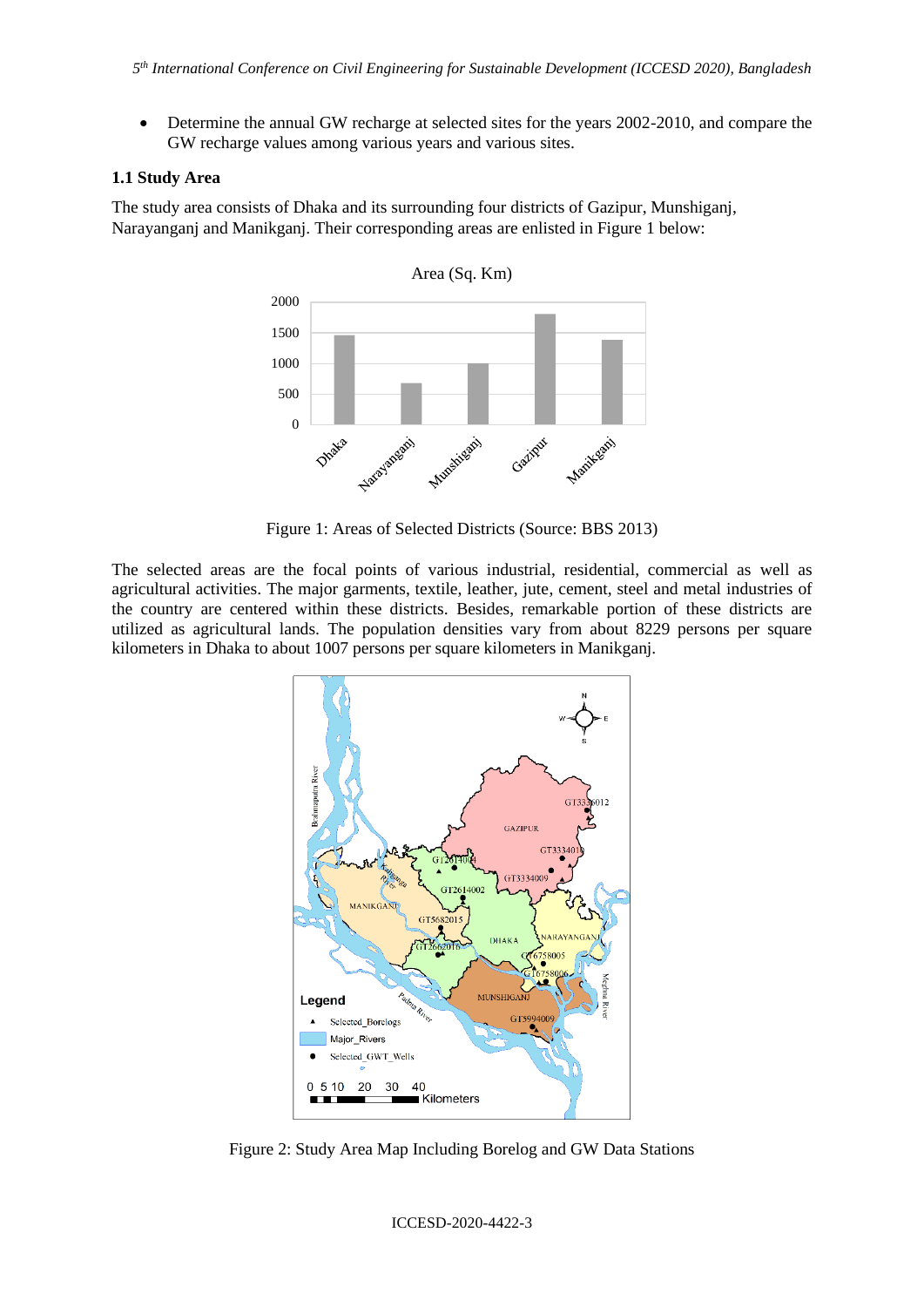The study area falls within the tropical humid climate region, with average annual rainfall values varying from 1800 to 2200 mm. year<sup>-1</sup>, and the bulk of the rainfall (about 80%) occurring during the tropical monsoon (May-September). Annual minimum and maximum temperature ranges between 12-  $34\degree$ C. In accordance with the dry and wet seasons, the troughs of the GW tables occurred in between the months of March-May and the peaks were observed in between August-November.

According to physiographic characteristics, Dhaka and Gazipur falls in the Pleistocene terraces in the Madhupur and Barind Tracts. The other districts of the study area fall within recent Holocene floodplains. Among them, Munshiganj and Narayanganj falls in the Old Brahmaputra Flood Plain, and Manikganj falls in the Brahmaputra-Jamuna Flood Plain. The Plio-Pleistocene aquifers of the Dupi Tila Formation account for 83% of the water supplied in Dhaka and Narayanganj cities by Dhaka WASA. (Zahid & Ahmed, Groundwater Resources Development in Bangladesh: Contribution to Irrigation for Food Security and Constraints to Sustainability, 2005) (Rahman, Wiegand, Badruzzaman, & Ptak, 2013). This aquifer formation is shown i[n Figure 3](#page-3-0) below.



<span id="page-3-0"></span>Figure 3: Peistocene Dupi Tila Aquifer of Dhaka City (Zahid, Hossain, Uddin, & Deeba, 2004)

In Manikganj District, the borelogs reveal that the upper aquifer materials consist predominately of fine to medium sand, up to depths of 50 meters. Coarse sand and silty clay could be found at depths exceeding 50m and 80m respectively. In Gazipur District, an upper aquitard layer consisting of clay was found up to 40 meters of depth, followed by silty clay (40-70m) and medium to coarse sand (70- 160m). In Munshiganj, the upper aquifer consists of find sand up to depths of 40-60m, followed by medium to very coarse sands at larger depths. (Local Government Division, Ministry of LGRD & Cooperatives, Government of the People's Republic of Bangladesh, 2010).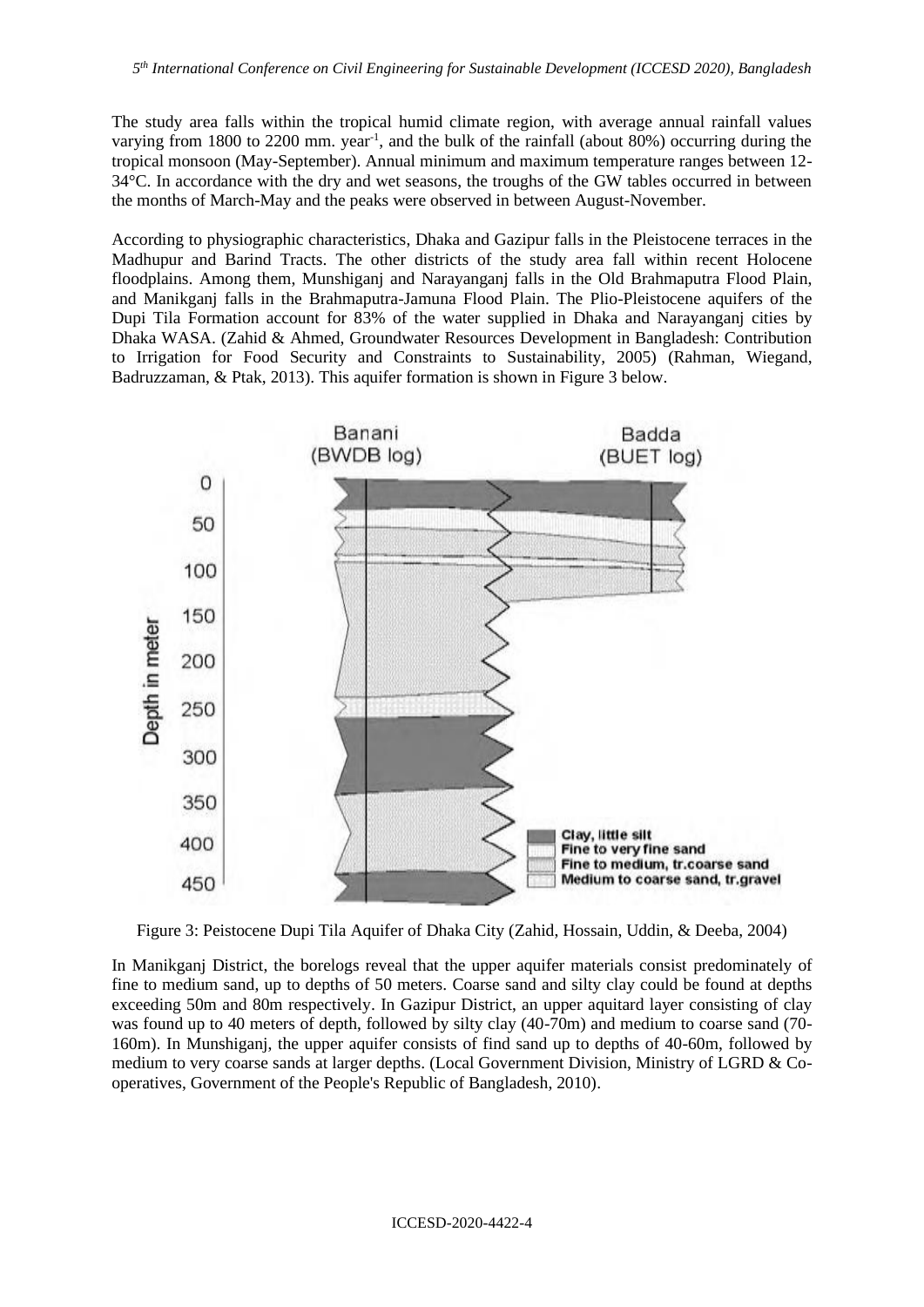

Figure 4: Lithology Data of the Selected Boreholes



 $\blacksquare$  Rainfall(mm)  $\blacksquare$  GWT\_RL

Figure 5: Fluctuation of GWT in response to rainfall at Kapasia Upazilla of Gazipur (Well ID GT3336012 and BWDB Rainfall Station ID CL37)

In the study area, 10 GWT observation wells of Bangladesh Water Development Board were selected. The lithologic data was obtained from the Bore log Data Book of Dhaka Division published by Department of Public Health Engineering (DPHE). The location of the GW observation wells and corresponding bore logs are given i[n Table 1](#page-5-0) below:

ICCESD-2020-4422-5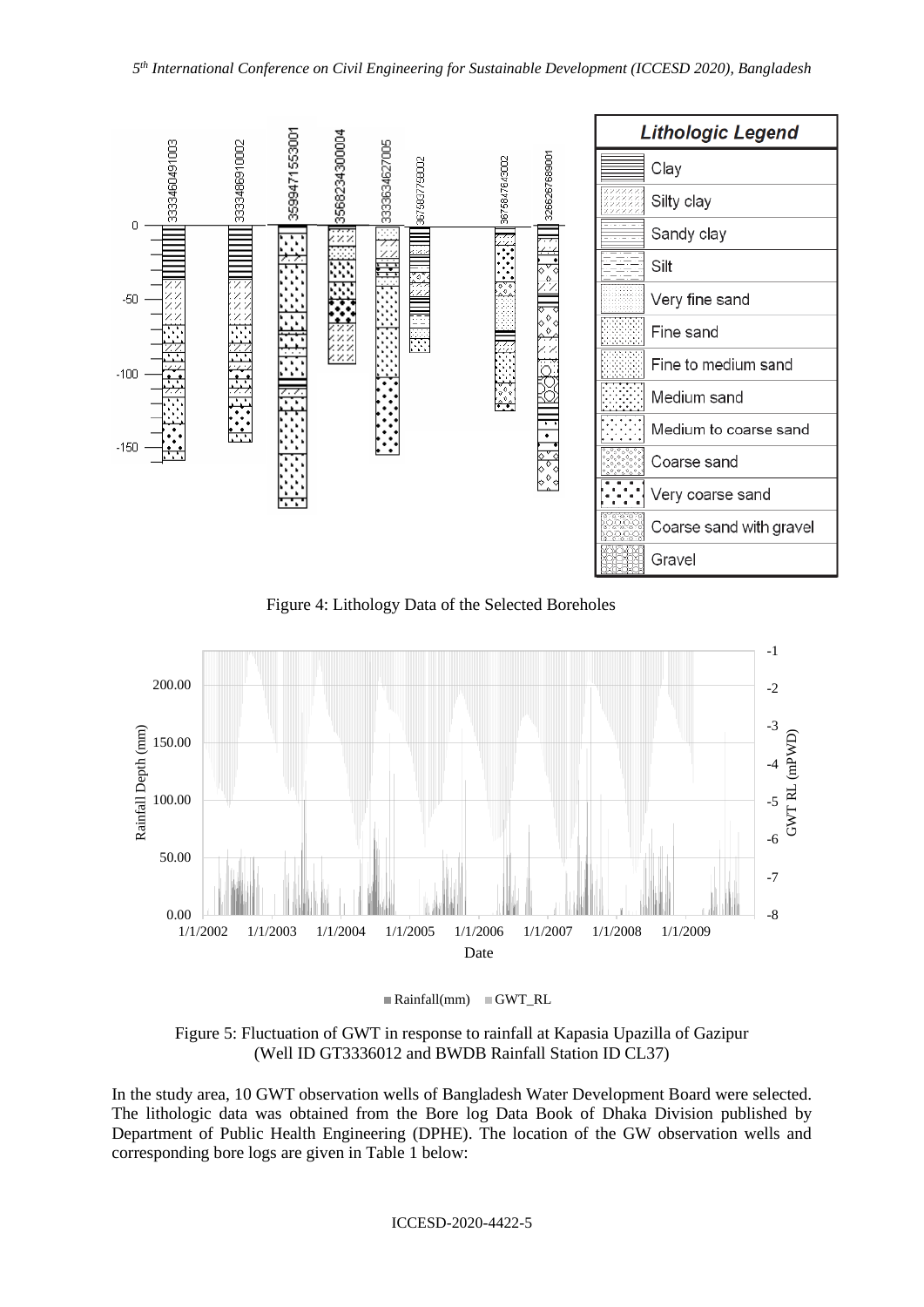<span id="page-5-0"></span>

| SI.<br>No.     | <b>District</b> | <b>Upazila</b>       | WellID    | Latitude | Longitude | <b>Borelog ID</b> |
|----------------|-----------------|----------------------|-----------|----------|-----------|-------------------|
| 1              | Narayanganj     | Narayanganj<br>Sadar | GT6758005 | 23.65    | 90.51     | 5837758002        |
| $\overline{2}$ | Narayanganj     | Narayanganj<br>Sadar | GT6758006 | 23.59    | 90.52     | 5847643002        |
| 3              | Munshiganj      | Tongibari            | GT5994009 | 23.44    | 90.47     | 9471553001        |
| $\overline{4}$ | Manikganj       | Singair              | GT5682015 | 23.77    | 90.14     | 8234300004        |
| 5              | Gazipur         | Kaliganj             | GT3334009 | 23.96    | 90.54     | 3486910002        |
| 6              | Gazipur         | Kaliganj             | GT3334010 | 24       | 90.58     | 3460491003        |
| 7              | Gazipur         | Kapasia              | GT3336012 | 24.16    | 90.67     | 3634627005        |
| 8              | Dhaka           | <b>Dhamrai</b>       | GT2614002 | 23.87    | 90.22     | 1453123000        |
| 9              | Dhaka           | <b>Dhamrai</b>       | GT2614004 | 23.97    | 90.19     | 1477211001        |
| 10             | Dhaka           | Nawabgani            | GT2662016 | 23.68    | 90.13     | 6267689001        |

Table 1: Location of Selected GWT Observation Wells and Borelogs

# **2. METHODOLOGY**

This method is based on the presumption that groundwater table fluctuates when recharge water from the unsaturated zone enters the underlying unconfined aquifer. The recharge (R) is determined using the following equation:

$$
R = S_y \frac{dh}{dt} = S_y \frac{\Delta h}{\Delta t}
$$
 (1)

Where,

 $R =$  groundwater recharge (m/year)  $S_y$  = specific yield (%)  $dh =$  groundwater height between lowest and peak values (m)  $dt = time (days)$ 

In Equation 1, the specific yield value,  $S_y$  of a well was estimated by weighing the  $S_y$  values of each stratum against its corresponding depth, as given in Equation 2.

$$
S_y = \frac{S_{y_1} \times thickness_1 + S_{y_2} \times thickness_2 + \cdots}{total thickness of the aquifer}
$$
 (2)

The specific yield values for various aquifer materials are enlisted in [Table](#page-5-1) *2* below:

Table 2: Specific Yield Values of Various Aquifer Materials (Source: Johnson, 1967)

<span id="page-5-1"></span>

| <b>Material</b> | Specific Yield (%) |  |
|-----------------|--------------------|--|
| Clay            | 2                  |  |
| Silt            | 8                  |  |
| Sandy clay      |                    |  |
| Fine sand       | 21                 |  |
| Medium sand     | 26                 |  |
| Coarse sand     | 27                 |  |
| Gravelly sand   | 25                 |  |
| Fine gravel     | 25                 |  |
| Medium gravel   | 23                 |  |
| Coarse gravel   | 22                 |  |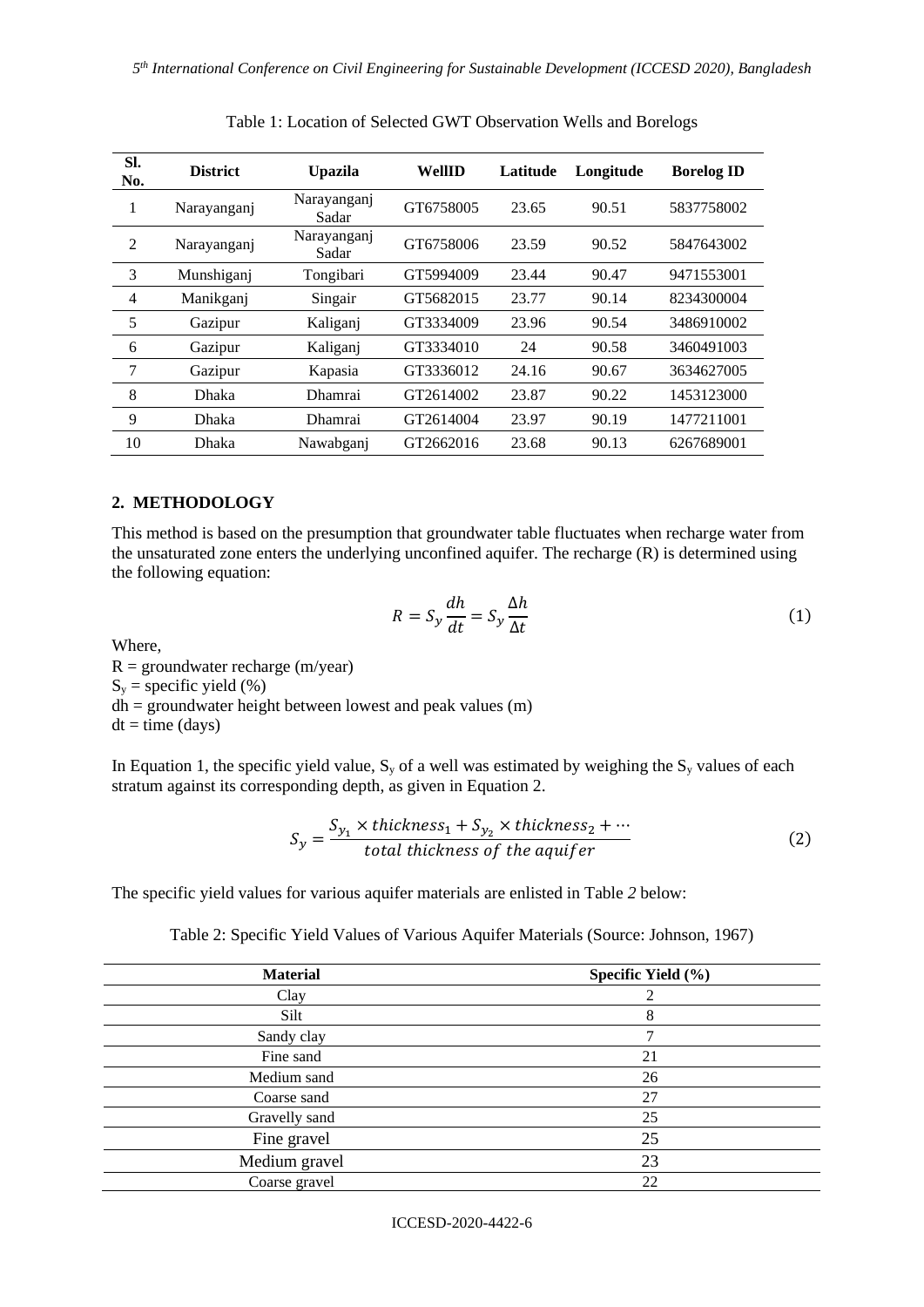The quantity ∆h in Equation 1 reflects the difference in height between one trough and its succeeding crest, and ∆t represents the corresponding time interval. These values were calculated from the GWT hydrographs. One sample calculation is shown below for GT2614004.



Figure 6: Lithology Data of Borehole of GT2614004

Table 3: Sample Specific Yield Calculation from Lithology Data

| Depth(m) |         |              |                         |                 |              |  |
|----------|---------|--------------|-------------------------|-----------------|--------------|--|
| From     | Tо      | Thickness(m) | <b>Soil Type</b>        | <b>Sy Value</b> | Thickness*Sy |  |
| $\Omega$ | 6.5     | 6.5          | Clay                    | 0.02            | 0.13         |  |
| 6.5      | 9.03    | 2.53         | Silty Clay              | 0.05            | 0.1265       |  |
| 9.03     | 33.34   | 24.34        | Fine Sand               | 0.21            | 5.1114       |  |
| 33.34    | 45.52   | 12.15        | Fine to Medium Sand     | 0.25            | 3.0375       |  |
| 45.52    | 51.27   | 5.75         | Medium Sand             | 0.26            | 1.495        |  |
| 51.27    | 63.494  | 12.224       | Coarse Sand             | 0.27            | 3.30048      |  |
| 63.494   | 78.864  | 15.37        | Fine to Medium Sand     | 0.25            | 3.8425       |  |
| 78.864   | 94.214  | 15.35        | Medium to Coarse Sand   | 0.265           | 4.06775      |  |
| 94.214   | 103.184 | 8.97         | Coarse Sand with Gravel | 0.25            | 2.2425       |  |
| 103.184  | 112.154 | 8.97         | Medium Sand             | 0.26            | 2.3322       |  |
| 112.154  | 139.724 | 27.57        | Coarse Sand             | 0.27            | 7.4439       |  |
| Total    |         | 139.724      |                         |                 | 33.13        |  |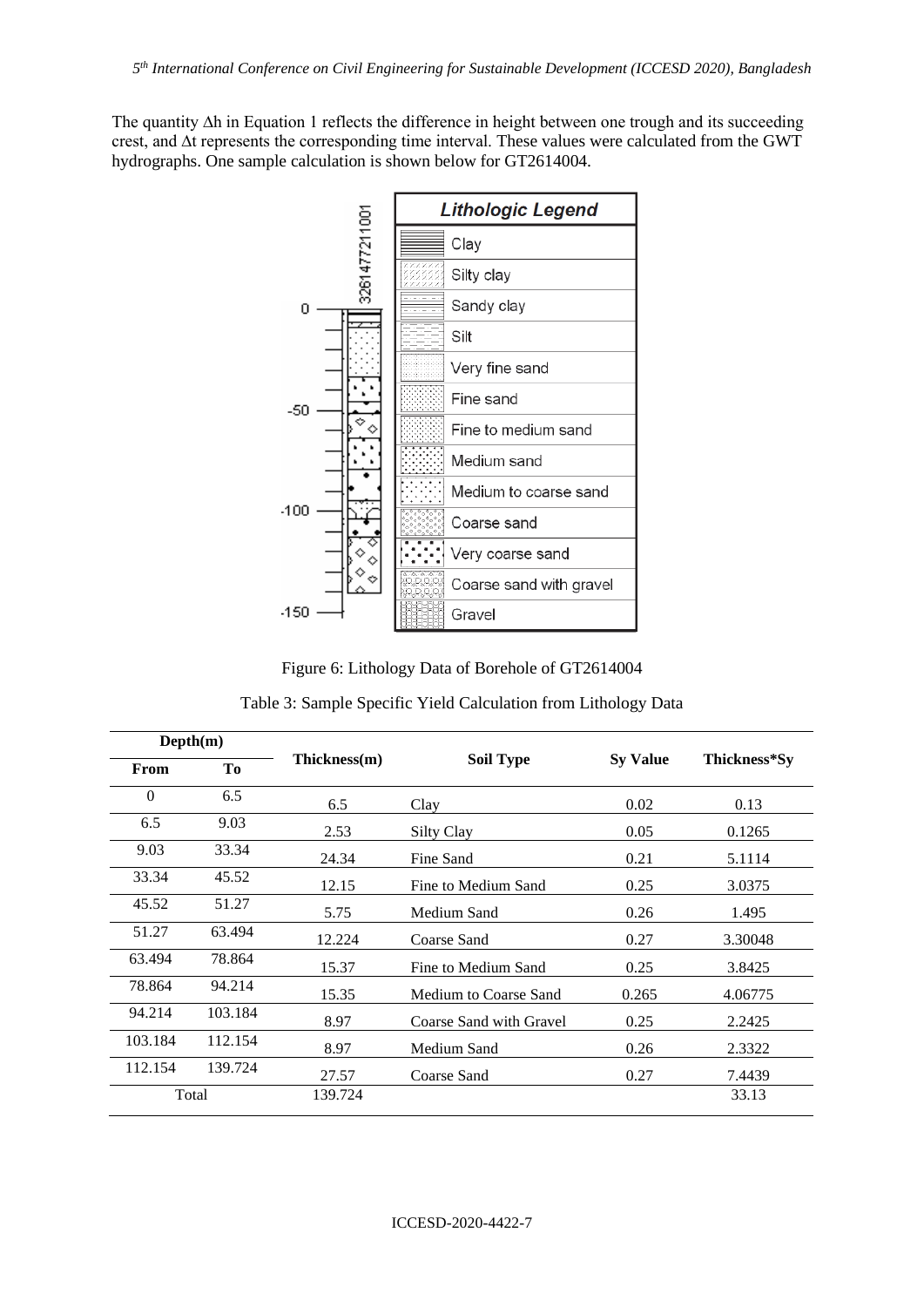

Figure 7: GWT Hydrograph for GT2614004 for the year 2007

Sy=33.13/139.724=0.237 From Figure 4,  $\Delta h = 8.62 - 2.21 = 6.41$ m;  $\Delta t = (06-08-07) - (21-05-07) = 77$  days

Therefore, R=0.237x (6.41/77) = 0.01973 m/day = 7201.26 mm/year

#### **3. RESULTS AND DISCUSSIONS**

- 1. From the 9 years' (2002-2010) 7-day hydrographs for different wells in the study area, it was observed that troughs of the hydrographs occurred in between April and May and peaks of the hydrographs occurred in between August and November, which is in accordance with the dry and wet periods of respectively.
- 2. From [Figure 8,](#page-8-0) the maximum ground water recharge found for Gazipur district was 3500mm/year in the year 2004 in Kapasia Upazilla and the minimum yearly recharge was around 1500mm/year in the year 2005 in Kaliganj Upazilla. The average was found to be around 2200 mm/year.
- 3. In Dhaka District, GW recharge was observed to be maximum of about 7200 mm/year in the year 2007 in Dhamrai Upazilla and minimum of just below 1500 mm/year in Nawabganj upazilla. The mean annual GW recharge was about 3000 mm/year.
- 4. The overall annual groundwater recharge was found to be least in Narayanganj district. In 2010, the GW recharge fell as low as 110 mm/year in Narayanganj Sadar Upazilla whereas it reached its maximum in the year 2009 in Narayanganj Sadar Upazilla (GT6758006), with annual average recharge of about 1500 mm/year.
- 5. In Munshiganj, the groundwater recharge peaked in the year 2003 with about 3500 mm/year. It was minimum in the years 2002 and 2006, with a value of about 1900 mm/year. The mean annual recharge was about 2700 mm/year.
- 6. In Manikganj District, GW recharge was maximum in 2005 of about 1850 mm/year. The maximum value of 2550 mm/year was observed in the year 2002 and the mean value was observed to be around 2450 mm/year.
- 7. The annual GW recharge values did not follow any detectable trend.
- 8. The lowest annual GW recharge of Narayanganj Sadar Upazilla in GT6758005 can be attributed to its least conducive aquifer formation consisting mostly of clay and silty clay, with specific yield value of only 9.73%.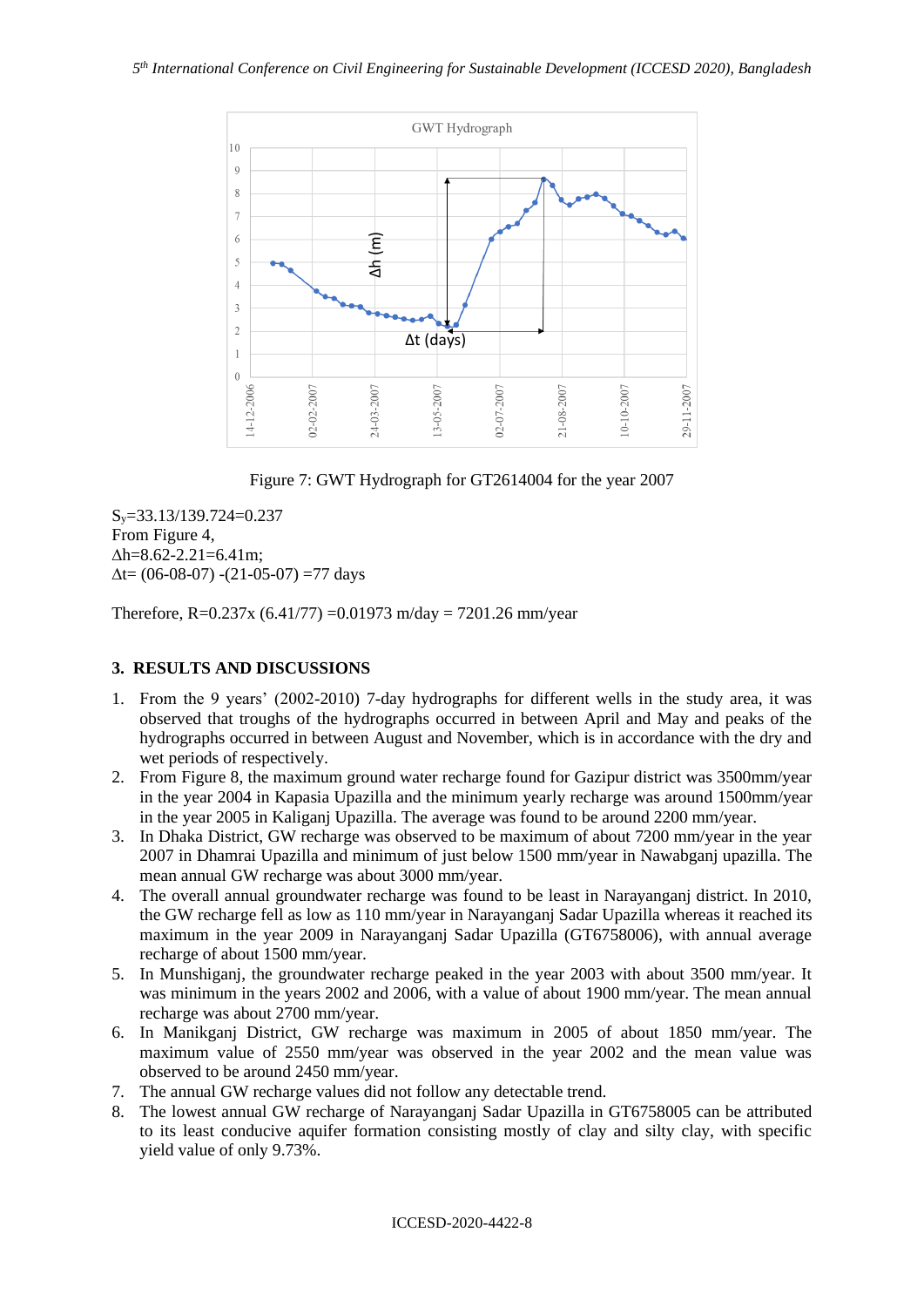- 9. The large GWT fluctuation of 6.41m within a short time interval of 77 days gave rise to the highest groundwater recharge observed in Dhamrai, Dhaka in 2007. Although larger fluctuations of 7.10m was observed in Singair, Manikganj, within an interval of 119 days in 2007, the less conducive aquifer material (15% specific yield) resulted in much less groundwater recharge.
- 10. In the study area, the aquifers of Dhaka district were found to have higher specific yield values indicating their higher water yielding potential.
- 11. Although being located in close proximity, the recharge values at two GWT observation wells of Narayanganj District GT6758005 & GT6758006 showed large differences in annual GW recharge values due to sharp discontinuity in underlying hydrogeological formation, as evidenced from the borelog data.



<span id="page-8-0"></span>Figure 8: Annual GW Recharge Estimates at Various Locations of Study Area

ICCESD-2020-4422-9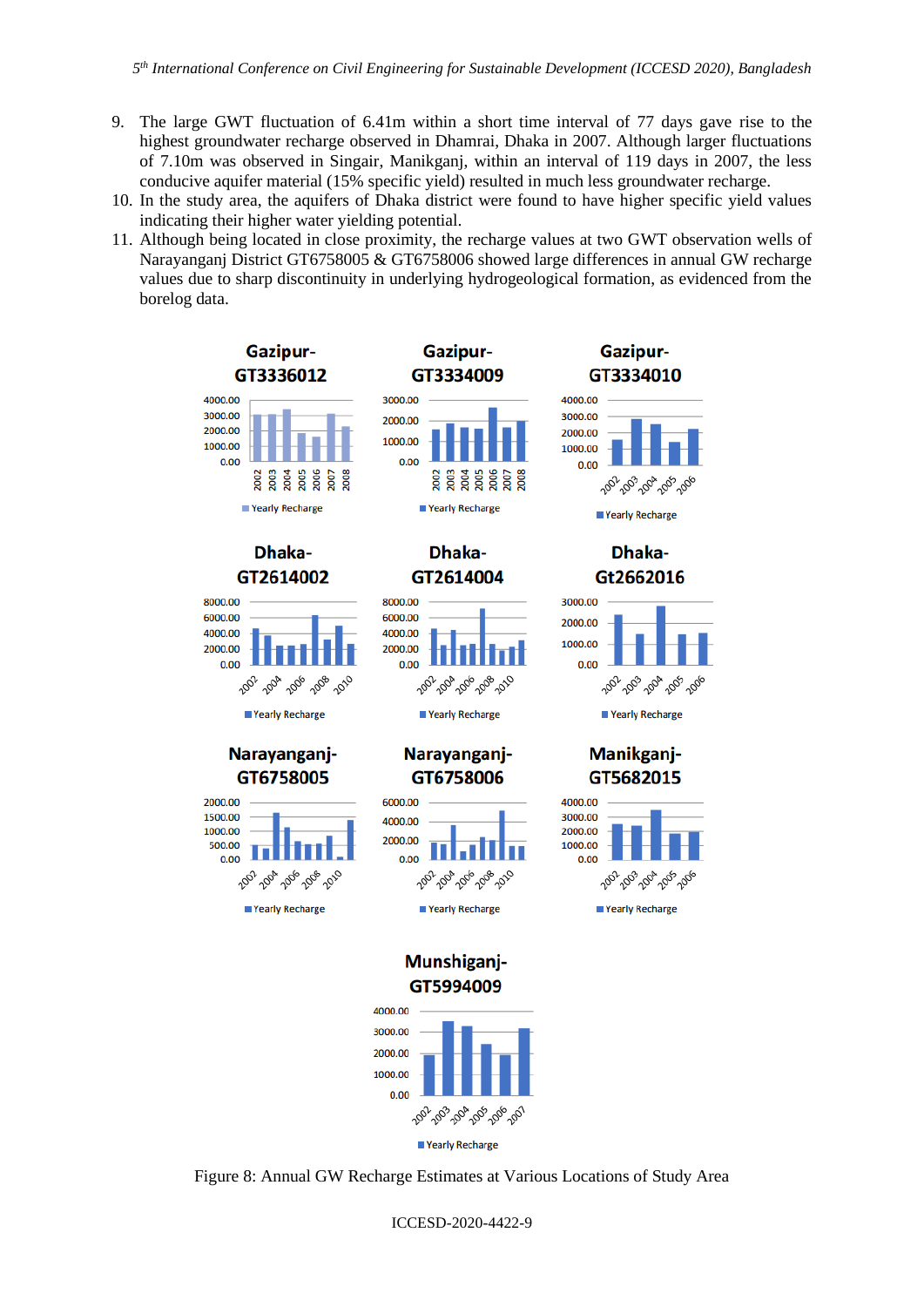# **4. CONCLUSIONS**

- 1. From observation of the GW recharge patterns, it is evident that almost all the recharge occurs in the monsoon during the heavy rainfall period. The time of the rainfall recharge water to reach the GWT varied between 7 to 15 days. The rainfall occurring in the summer or winter periods are mostly converted to soil moisture or evaporation, and do not contribute to the GW recharge.
- 2. The annual GW recharge of the aquifers in Narayanganj were found to be significantly lower than the other districts, due to clayey lithology. As such, the aquifer in this area cannot be recommended for extraction of groundwater.
- 3. The aquifers of Dhamrai were seen to be recharged significantly, with annual GW recharge values exceeding 3000 mm/year. This can be a potential site for GW extraction for water supply in Dhaka city or the neighbouring semi-urban areas.
- 4. Based on the average annual GW recharge values, a safe yield value can be recommended for each of the aquifers of the selected districts. This safe yield value should be lower than the average annual GW recharge for sustainable groundwater exploitation.
- 5. At the time of conducting the study, time series data of GW level was available only up to 2010, with missing data values for periods greater than 3 months for some years, hence making the data of certain years unusable. Using recent data and longer time periods, the impact of land use change on GW recharge can be estimated. As all selected sub-districts of the study area are undergoing significant urbanization, the average annual GW recharge can be expected to decline in the recent and upcoming years.

# **5. RECOMMENDATIONS**

- 1. A major drawback of the WTF method is the inaccuracy in estimation of the specific yield values. Similar geologic formations in different locations were seen to yield different specific yield values in previous studies. So, groundwater pumping test is required for accurate estimation of specific yield values, which was out of scope of the current study due to constraint of resources.
- 2. Besides GW recharge, GWT may fluctuate due to other causes such as air entrapment, GW pumping, changes in atmospheric pressure, etc. Also, a steady rate of recharge will not be reflected in the GWT hydrograph. In such cases, the WTF fluctuation method will not yield accurate results.

# **REFERENCES**

- Adhikary, S. K., Chaki, T., Rahman, M. M., & Gupta, A. D. (2013). Estimating Groundwater Recharge into a Shallow Unconfined Aquifer in Bangladesh. *Journal of Engineering Science, iv*(1), 11-22.
- Amin, M. A. (2018, October 14). Dhaka remains the world's most densely populated city. *DhakaTribune*. Retrieved from https://www.dhakatribune.com/bangladesh/dhaka/2018/10/14/dhaka-remains-the-world-s-most-
- densely-populated-city Bangladesh Bureau of Statistics. (2013). *District Statistics 2011.* Dhaka: Bangladesh Bureau of **Statistics**
- Hassan, M. M., Alenezi, M. S., & Good, R. Z. (2019). Spatial pattern analysis of manufacturing industries in Keraniganj, Dhaka, Bangladesh. *GeoJournal*, 1-15. doi:https://doi.org/10.1007/s10708-018-9961-5
- Healy, R. W., & Cook, P. G. (2002). Using Groundwater Levels to Estimate Recharge. *Hydrogeology Journal, X*, 91-109. doi:10.1007/s10040-001-0178-0
- Johnson, A. (1967). *Specific Yield-Compilation of Specific Yields for Various Materials.* California Department of Water Resources. Washington: U.S. Department of the Interior.
- Local Government Division, Ministry of LGRD & Co-operatives, Government of the People's Republic of Bangladesh. (2010). *Borelog Data Book Dhaka Division.* Dhaka: Department of Public Health Engineering.